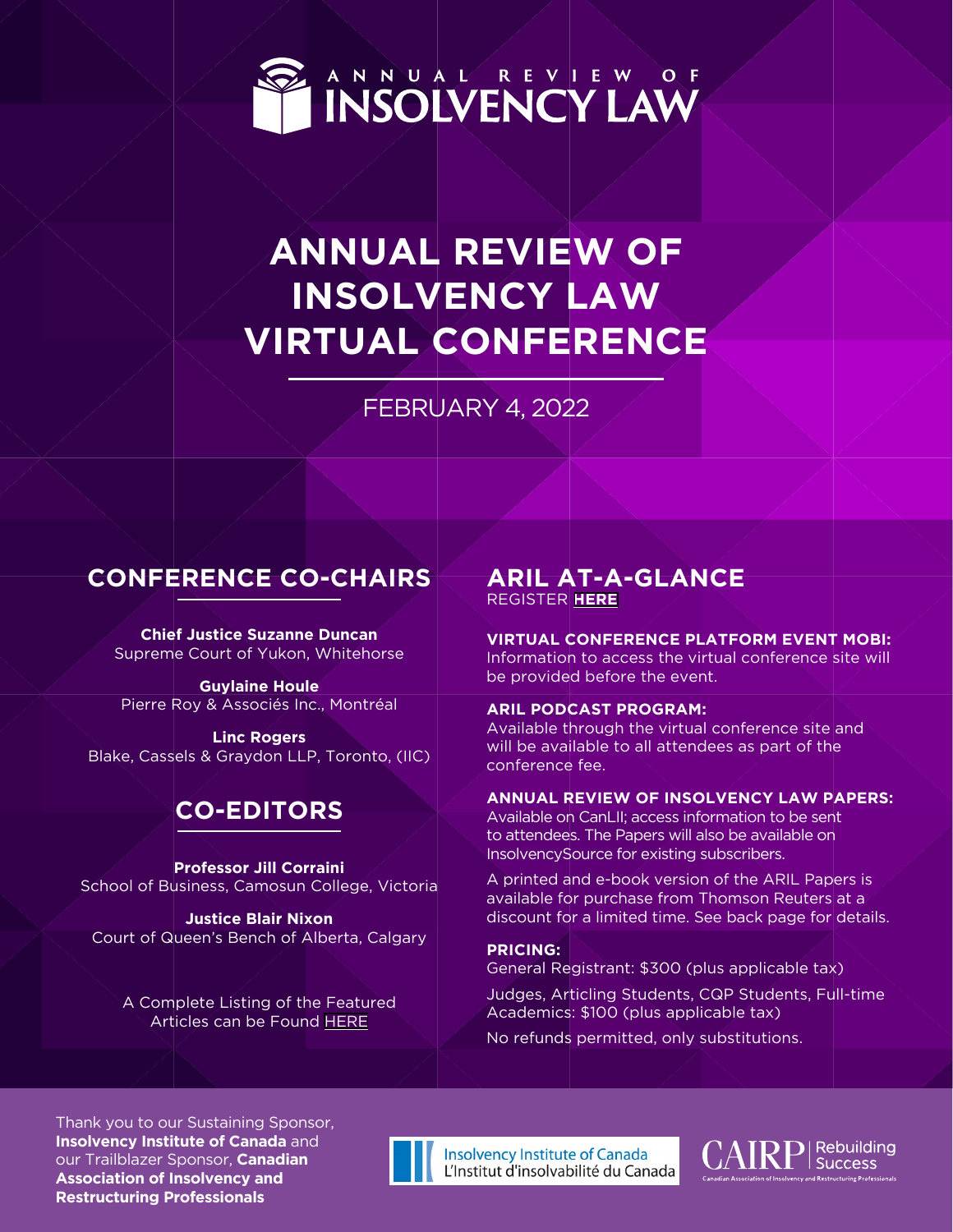# **THANK YOU TO OUR GENEROUS SPONSORS**

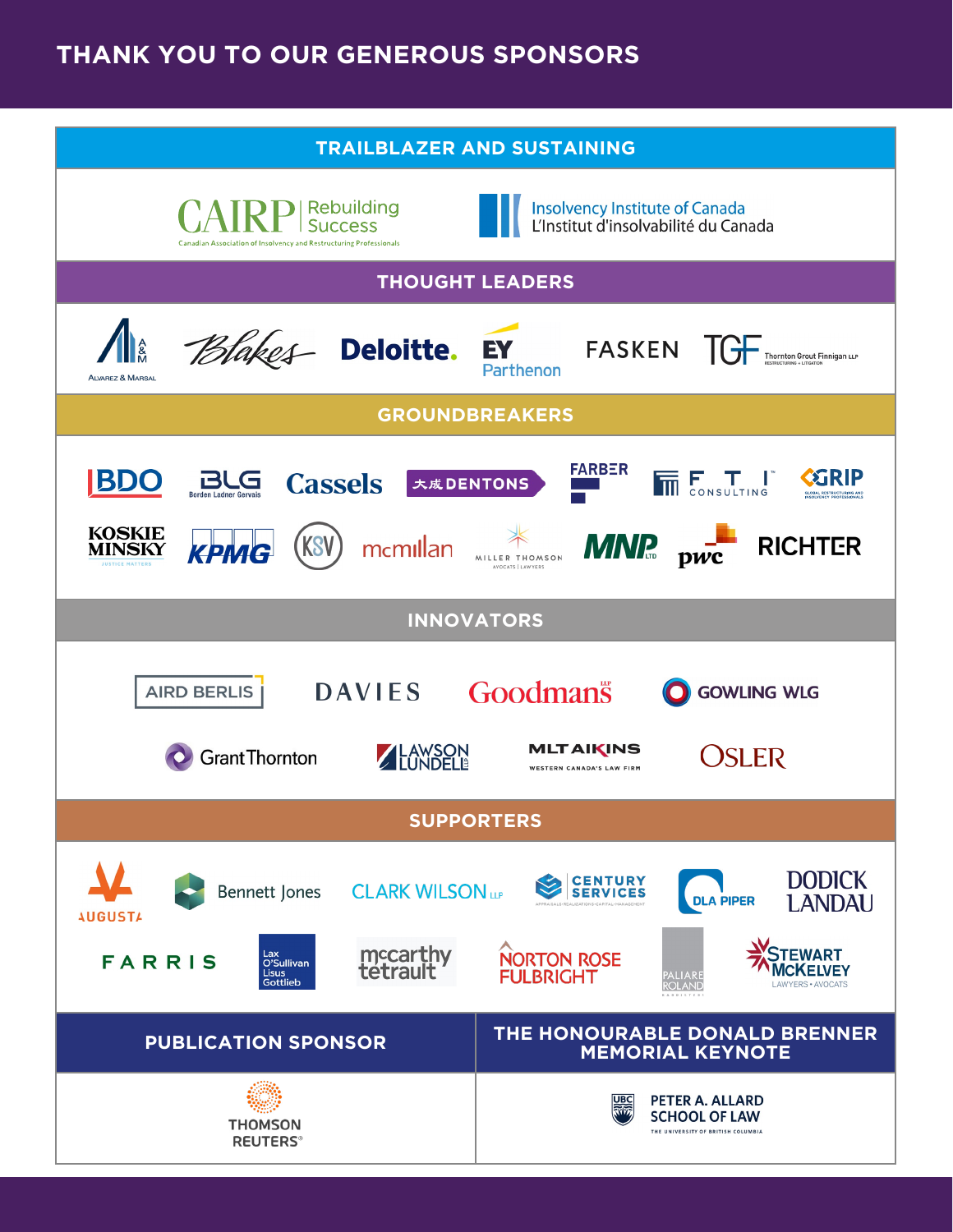|                   | FEBRUARY 4, 2022                                                                                                                                                                                                                            |
|-------------------|---------------------------------------------------------------------------------------------------------------------------------------------------------------------------------------------------------------------------------------------|
|                   | <b>Opening Remarks and Welcome from the Conference Co-Chairs:</b>                                                                                                                                                                           |
| 10:30am - 10:50am | Chief Justice Suzanne Duncan, Supreme Court of Yukon, Whitehorse, Guylaine Houle, Pierre<br>Roy & Associés Inc., Montréal, Linc Rogers, Blake, Cassels & Graydon LLP, Toronto (IIC)                                                         |
|                   | <b>Greetings:</b><br>ARIL Society Inc. Board Chair Edward Sellers (FIIC)<br>CAIRP Board Chair Jean-Daniel Breton (IIC) and IIC President Robert Thornton (FIIC)                                                                             |
| 10:50am - 11:25am | Dr. Janis Sarra Opening Plenary: RVOs: Have We Gone Too Far?                                                                                                                                                                                |
|                   | Michelle Pickett, PwC, Toronto, Author<br>Kibben Jackson, Fasken Martineau DuMoulin LLP, Vancouver (IIC)<br>Alain Tardif, McCarthy Tétrault LLP, Montréal (IIC)                                                                             |
| 11:25am-11:35am   | <b>Break</b>                                                                                                                                                                                                                                |
| 11:35am-12:05pm   | <b>Concurrent Session 1A - Cross Border and Global Restructurings: Lessons Learned</b>                                                                                                                                                      |
|                   | Kathryn Esaw, Osler, Hoskin & Harcourt LLP, Toronto, Author<br><b>Elizabeth Pillon, Stikeman Elliott LLP, Toronto (IIC), Author</b><br>Holly Palmer, EY-Parthenon, Vancouver (IIC)                                                          |
|                   | Concurrent Session 1B - The Fees that Bind: Family Law and Personal Insolvency Proceedings                                                                                                                                                  |
|                   | Dr. Anna Lund, University of Alberta, Edmonton, Author<br>Wesley Cowan, MNP Ltd., Waterloo<br><b>Chantal Gingras, Ginsberg, Gingras &amp; Associés Inc., Ottawa</b>                                                                         |
| 12:05pm-12:15pm   | <b>Break</b>                                                                                                                                                                                                                                |
| 12:15pm-1:00pm    | The Honourable Donald Brenner Memorial Keynote:<br><b>Leap Ahead: The Future of Work</b>                                                                                                                                                    |
|                   | A Conversation with:<br>Linda Nazareth, Economist, specializing in trends around the future of work<br>Takara Small, Technology Columnist (CBC) and Founder of VentureKids, (providing coding<br>and start up classes to underserved youth) |
|                   | Moderated by: Mary I.A. Buttery, QC, Cassels Brock & Blackwell LLP (IIC)                                                                                                                                                                    |
| 1:00pm-1:05pm     | <b>Break</b>                                                                                                                                                                                                                                |
|                   | Concurrent Session 2A - Gotta have Faith: Equitable Subordination and Insolvency Proceedings                                                                                                                                                |
| $1:05$ pm-1:35pm  | <b>Pavle Masic, Ricketts Harris LLP, Toronto, Author</b><br>Geneviève Cloutier, Gowling WLG (Canada) LLP, Montréal<br>Tushara Weerasooriya, McMillan LLP, Toronto                                                                           |
|                   | <b>Concurrent Session 2B - Gotta have Faith: Good Faith and Consumer Proposals</b>                                                                                                                                                          |
|                   | Angelica Kovac, Fulton & Company LLP, Kamloops, Author<br>Isabelle Desharnais, Borden Ladner Gervais LLP, Montréal<br>Nancy Snedden, BDO Canada Limited, St. John's                                                                         |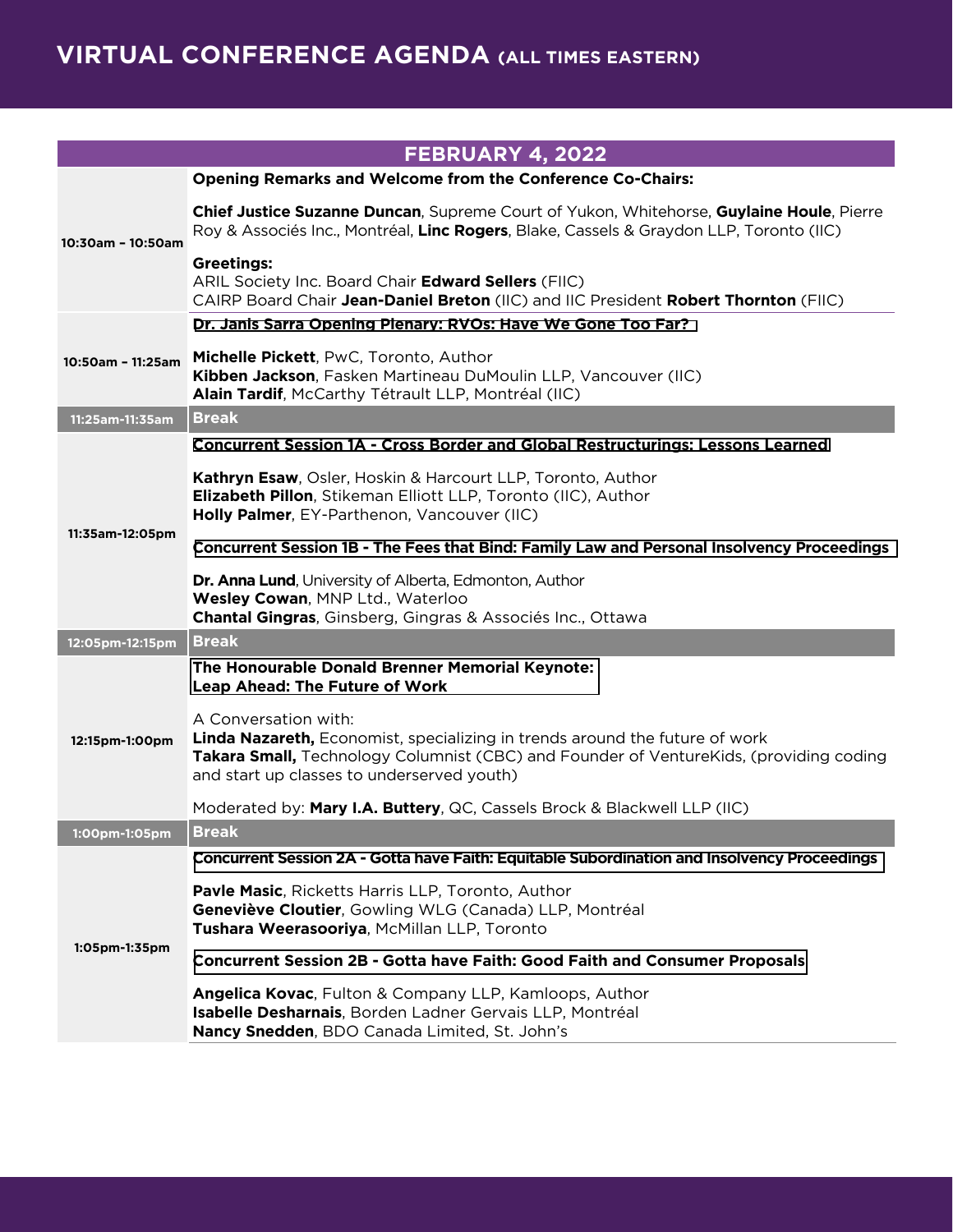# **VIRTUAL CONFERENCE AGENDA (ALL TIMES EASTERN)**

| 1:35pm-1:40pm   | <b>Break</b>                                                                                                                                                                                             |
|-----------------|----------------------------------------------------------------------------------------------------------------------------------------------------------------------------------------------------------|
| 1:40pm-2:10pm   | <b>Concurrent Session 3A - #trending: A Decade of CCAA Filings</b>                                                                                                                                       |
|                 | Katherine Forbes, KPMG LLP, Toronto, Author<br>Maria Konyukhova, Stikeman Elliot LLP, Toronto (IIC), Author<br>Afshan Naveed, Dentons Canada LLP, Calgary                                                |
|                 | Concurrent Session 3B - Money Laundering and Insolvency Law: A Needle in a Haystack                                                                                                                      |
|                 | Tamie Dolny, Aird & Berlis LLP, Toronto, Author<br>Mike Bell, EY-Parthenon, Vancouver<br>Paul Bourassa, Bourassa Law & Strategic Services, Calgary                                                       |
| 2:10pm-2:15pm   | <b>Break</b>                                                                                                                                                                                             |
| 2:15pm-2:45pm   | Concurrent Session 4A - The Plight of the Early Bird: Examining the Pre-Filing Role of the<br><b>Monitor</b>                                                                                             |
|                 | <b>Evan Cobb</b> , Norton Rose Fulbright Canada LLP, Toronto (IIC), Author<br><b>Deryck Helkaa, FTI Consulting Canada Inc., Calgary (IIC)</b><br>D.J. Miller, Thornton Grout Finnigan LLP, Toronto (IIC) |
|                 | Concurrent Session 4B - To Supply or Not to Supply: What are the Questions?                                                                                                                              |
|                 | Brian Kolenda, Lenczner Slaght LLP, Toronto, Author<br>Olivier Benchaya, Richter, Montréal<br>Sara Scott, Stewart McKelvey LLP, Halifax (IIC)                                                            |
| 2:45pm - 2:55pm | <b>Break</b>                                                                                                                                                                                             |
|                 | The Future of Insolvency Practice: A Conversation with Superintendent Elisabeth Lang                                                                                                                     |
| 2:55pm-3:25pm   | Joined by:<br>Robert Hunt, Grant Thornton Limited, Halifax (IIC)<br>Jennifer Stam, Norton Rose Fulbright Canada LLP, Toronto (IIC)                                                                       |
| 3:25pm-3:30pm   | <b>Break</b>                                                                                                                                                                                             |
| 3:30pm-4:00pm   | Concurrent Session 5A - Pushing Boundaries: Third-Party Releases in Restructuring Proceedings                                                                                                            |
|                 | Carole Hunter, DLA Piper Canada LLP, Calgary, Author<br>Arad Mojtahedi, Norton Rose Fulbright Canada LLP, Montréal, Author<br>Stephen Ferguson, Alvarez & Marsal Canada ULC, Toronto (IIC)               |
|                 | Concurrent Session 5B - Oppression and Insolvency: When Does Prejudice Become Unfair?                                                                                                                    |
|                 | Professor Jassmine Girgis, University of Calgary, Calgary, Author<br>Natalie Renner, Davies Ward Phillips & Vineberg LLP, Toronto<br>Geoffrey Spencer, McInnes Cooper LLP, St. John's (IIC)              |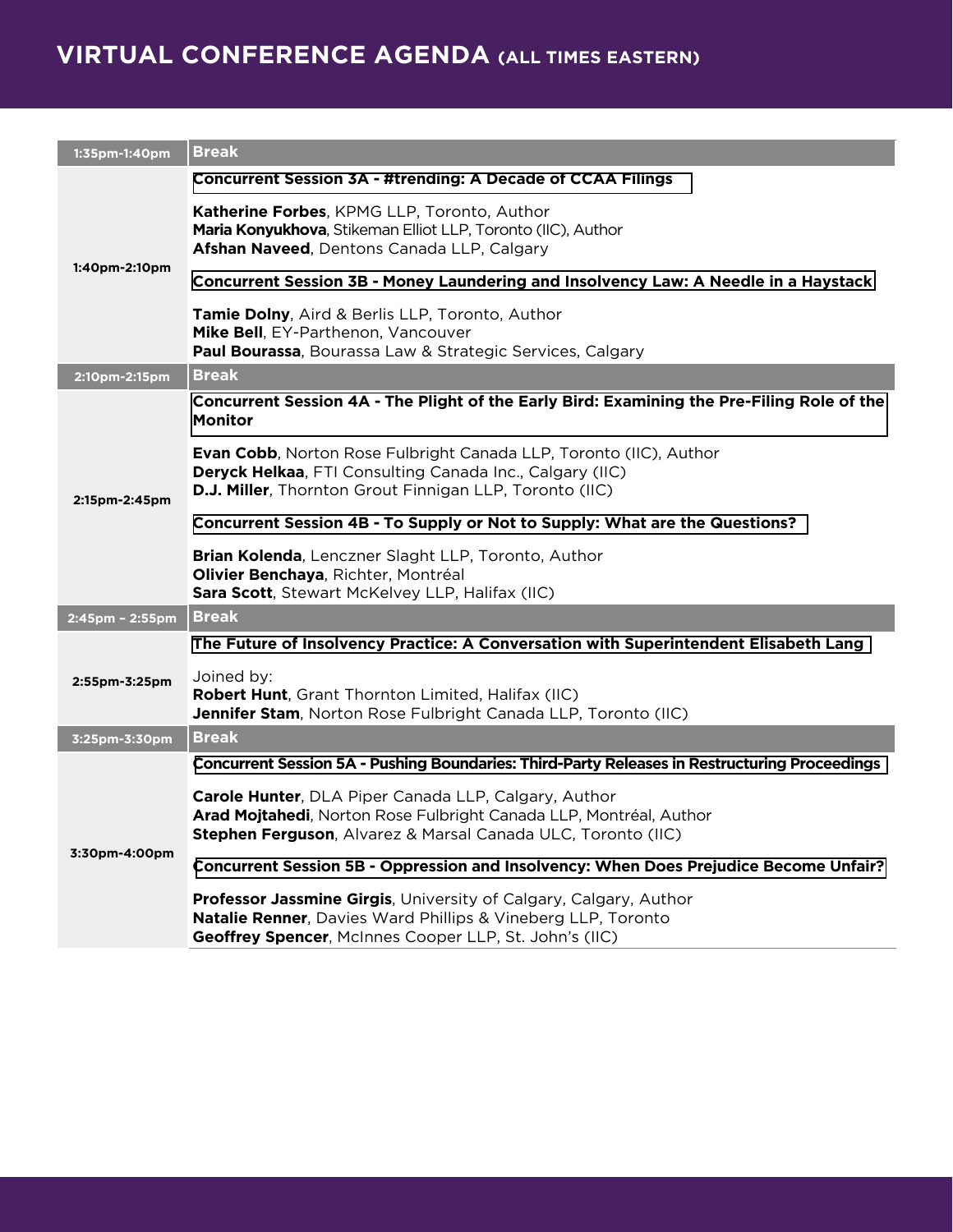# **VIRTUAL CONFERENCE AGENDA (ALL TIMES EASTERN)**

| 4:00pm-4:05pm | <b>Break</b>                                                                                                                                                                                                                                                                                                   |
|---------------|----------------------------------------------------------------------------------------------------------------------------------------------------------------------------------------------------------------------------------------------------------------------------------------------------------------|
| 4:05pm-4:35pm | <b>Concurrent Session 6A - Statute Barred Claims: Implications and Consequences (Corporate)</b>                                                                                                                                                                                                                |
|               | Anamika Gadia, KPMG LLP, Toronto<br><b>Jeffrey Oliver, Cassels Brock &amp; Blackwell LLP, Calgary (IIC)</b><br>Aryo Shalviri, Blake, Cassels & Graydon LLP, Toronto                                                                                                                                            |
|               | <b>Concurrent Session 6B - Statute Barred Claims: Implications and Consequences (Consumer)</b>                                                                                                                                                                                                                 |
|               | J. Ross Macfarlane, Flett Beccario LLP, Welland, Author<br><b>Freida Richer, Grant Thornton Limited, Edmonton</b><br>Tim Hill, QC., BoyneClarke LLP, Halifax                                                                                                                                                   |
| 4:35pm-4:45pm | <b>Break</b>                                                                                                                                                                                                                                                                                                   |
| 4:45pm-5:15pm | <b>Judicial Panel</b>                                                                                                                                                                                                                                                                                          |
|               | Chief Justice Suzanne Duncan, Supreme Court of Yukon, Whitehorse<br><b>Justice Shelley Fitzpatrick, British Columbia Supreme Court, Vancouver</b><br><b>Chief Justice Geoffrey Morawetz, Ontario Superior Court of Justice, Toronto</b><br><b>Justice Marie-Anne Paquette, Quebec Superior Court, Montréal</b> |
| 5:15pm-5:30pm | <b>Closing Remarks and Appreciation</b>                                                                                                                                                                                                                                                                        |
|               | <b>Chief Justice Suzanne Duncan, Supreme Court of Yukon, Whitehorse, Guylaine Houle, Pierre</b><br>Roy & Associés Inc., Montréal, Linc Rogers, Blake, Cassels & Graydon LLP, Toronto (IIC)                                                                                                                     |

### **ARIL PODCAST PROGRAM**

**[Use of French in CCAA Proceedings \(Presented in English\)](https://cairp.ca/ARIL_2022_Use_of_French_Podcast.html)**

**Julien Morissette**, Osler Hoskin & Harcourt LLP, Montréal, Author **Virginie Gauthier**, Gowling WLG (Canada) LLP, Toronto (IIC) **Catherine Nguyen**, PwC, Montréal

**[L'utilisation du français dans les procédures de la LACC \(présentation en français\)](https://cairp.ca/ARIL_2022_Use_of_French_Podcast.html)**

**Julien Morissette**, Osler, Hoskin & Harcourt S.E.N.C.R.L./s.r.l., Montréal, Auteur **Virginie Gauthier**, Gowling WLG (Canada) S.E.N.C.R.L., s.r.l., Toronto (IIC) **Catherine Nguyen**, PwC, Montréal

**[Construction Liens: Trustees, Put on Your Hardhats](https://cairp.ca/ARIL_2022_Construction_Liens_Podcast.html)**

**Melinda Vine**, Harrison Pensa LLP, London, Author **Adrienne Ho**, Thornton Grout Finnigan LLP, Toronto **Pierre Marchand**, MNP Ltd., Montréal **Dana Nowak**, MLT Aikins LLP, Edmonton

**[Dossiers de fraude financière et l'interaction entre les lois provinciales et la LFI \(présentation en français\)](https://cairp.ca/ARIL_2022_Dossiers_de_fraude_Podcast.html)**

**Hugo Babos-Marchand**, McCarthy Tétrault LLP, Montréal, Auteur **Emmanuel Phaneuf**, Raymond Chabot Grant Thornton S.E.N.C.R.L., Montréal, Auteur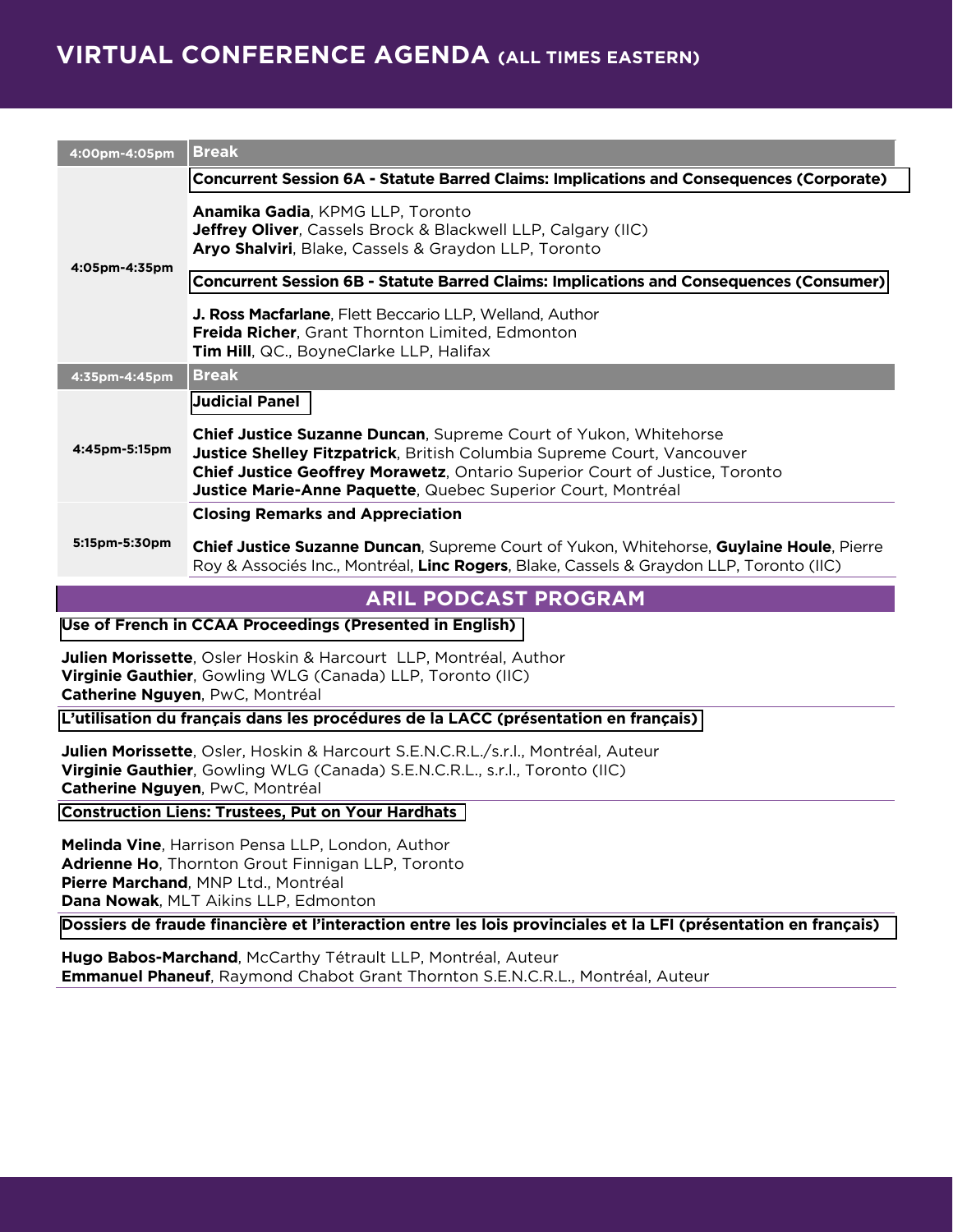## **ARIL PODCAST PROGRAM**

### **[Creditors over Contracts: The Anti-Deprivation Rule](https://cairp.ca/ARIL_2022_Creditors_over_Contracts_Podcast.html)**

**Heidi Esslinger**, Fraser Litigation Group, Vancouver, Author **Sean Collins**, McCarthy Tétrault LLP, Calgary (IIC) **Darren Crocker**, Deloitte Restructuring Inc., Edmonton

#### **[ROFRs: An Endangered Species?](https://cairp.ca/ARIL_2022_ROFRs_Podcast.html)**

**Valerie Cross**, Dentons Canada LLP, Vancouver, Author **David Sieradzki**, KSV Advisory Inc., Toronto (IIC) **Susy Trace**, Miller Thomson LLP, Edmonton

### **[Environmental Liabilities in a Post-Redwater World](https://cairp.ca/ARIL_2022_Post_Red-Water_Podcast.html)**

**Candace Formosa**, Norton Rose Fulbright Canada LLP, Vancouver, Author **Logan Maddin**, Field Law, Calgary, Author **Morag Cooper**, PwC, Vancouver **Robyn Gurofsky**, Borden Ladner Gervais LLP, Calgary (IIC)

### **[Restructuring Proceedings: Who Should be Driving the Bus?](https://cairp.ca/ARIL_2022_Driving_the_Bus_Podcast.html)**

**J.J. Burnell**, MLT Aikins LLP, Winnipeg, Author (IIC) **Brent Warga**, Deloitte Restructuring Inc., Winnipeg, Author **Peter Rubin**, Blake, Cassels & Graydon LLP, Vancouver (IIC) **Mark Taggart**, Department of Justice Canada, Ottawa

### **["The Money's Gone?! But I invested in a Bank!!" Valuation Issues in FI Resolution Schemes](https://cairp.ca/ARIL_2022_Session_Money_Podcast.html)**

**Prof. Dr. Stephan Madaus**, Martin-Luther University Halle-Wittenberg, Author **Phil Reynolds**, Deloitte Restructuring Inc., Toronto (IIC) **Christa Walker**, Canada Deposit Insurance Corporation, Ottawa Moderated by: **Edward Sellers**, Black Swan Advisors Inc., Toronto (FIIC)

#### **[Fresh Start](https://cairp.ca/ARIL_2022_Fresh_Start_Podcast.html)**

**Henrietta Ross**, Canadian Debtors Association, Hamilton, Author **Robert Klotz**, Klotz Associates, Barristers & Solicitors, Toronto **Jennifer McCracken**, BDO Canada Limited, Vancouver